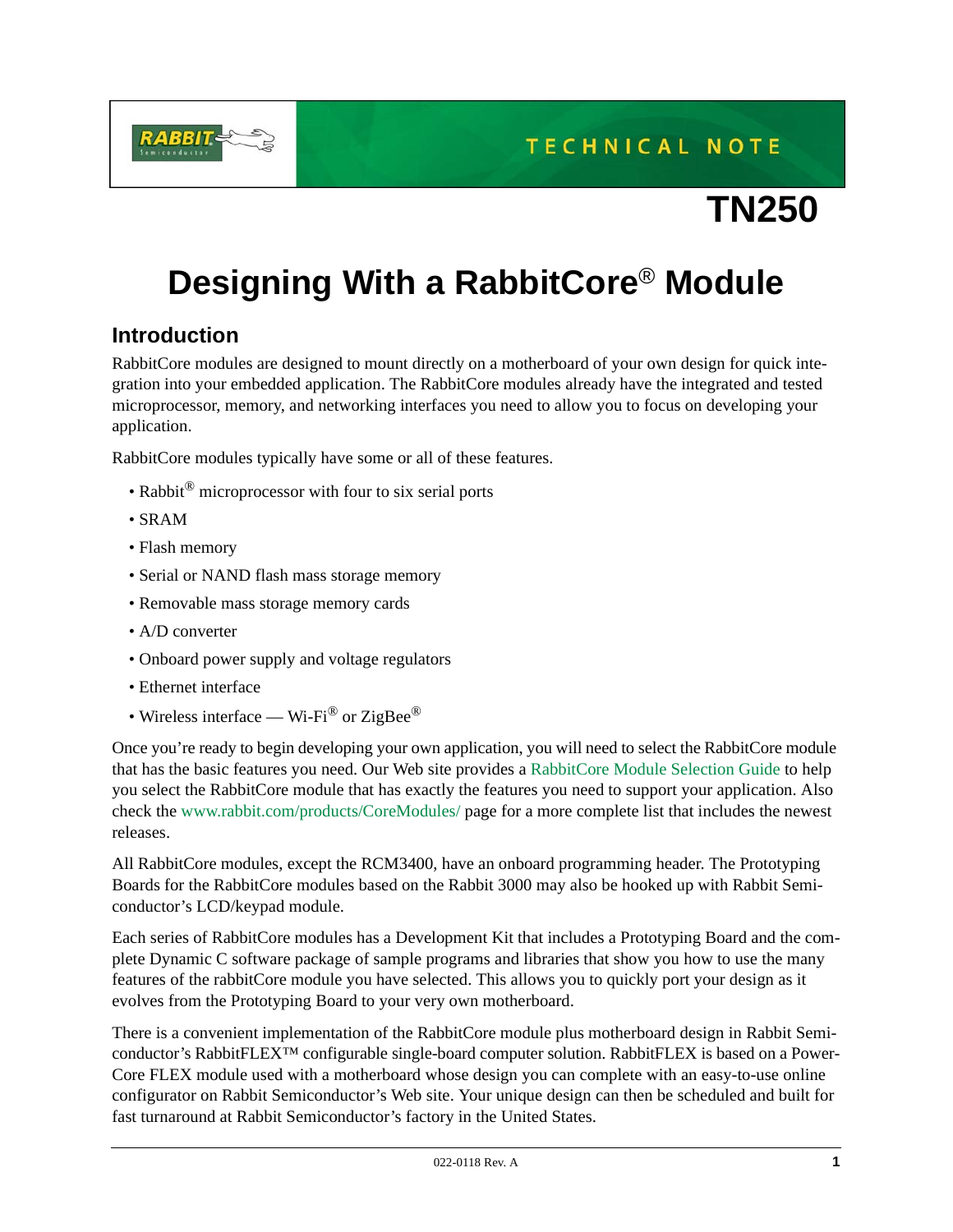This technical note is not intended to be an exhaustive tutorial on electrical engineering design principles since many excellent references cover these topics in complete detail. Rather, this technical note elaborates some of the more important design considerations for a design built around a RabbitCore module, and provides some simple circuit schematics based on the Prototyping Boards sold with various RabbitCore modules to illustrate some basic inexpensive ways to implement certain types of circuit. Refer to your favorite electrical engineering and PCB layout textbooks for additional, more complete information.

# **Design Sequence**

Once you have selected the RabbitCore module that has the basic features you're looking for, you're ready to begin your design. Start assigning the I/O with features that are available only on certain pins, then use features that are more generally available, and finally using any remaining pins for general-purpose I/O. These features are generally associated with Parallel Ports A–E on the Rabbit microprocessor (the Rabbit 3000 has Parallel Ports A–G). Where appropriate, each feature will have a suggested interface circuit and a description of it, and some features will have references to Dynamic C sample programs that illustrate their use.

Note that not all the parallel port pins are necessarily available on a given RabbitCore module.

Regardless of what type of non-serial input you will be using on any of the RabbitCore modules, the input should be pulled up (or down)—floating inputs tend to draw considerably more current and will be unprotected. [Figure 1](#page-1-0) shows an example of an input that is pulled up. R1 is a pullup resistor, and R2 is a current-limiting resistor. Resistors in the range of 10 kΩ to 100 kΩ are normally used for these two resistors.

The section on **[Digital Inputs and Outputs](#page-8-0)** shows inputs pulled down to ground, and shows other signal-conditioning circuits to filter or clamp the input signal presented to the Rabbit microprocessor input. *Figure 1. Pulled-Up Input*



<span id="page-1-0"></span>

# **Input Capture**

The input capture peripheral on the Rabbit 3000 and the Rabbit 4000 chips consists of two channels, each of which contains a 16-bit counter and edge-detection circuitry. The input capture channels are usually used to determine the time between events. An event is signaled by a rising or falling edge (or optionally by either edge) on one of 12 or 16 input pins that can be selected as the input for either of the two channels.

Each input-capture channel can accept input from one of the parallel port pins listed in [Table 1.](#page-2-0) Remember that you can choose up to two input-capture channels. Use ICTxR to select which input pins to trigger on.



### *Figure 2. Captured Digital Signal*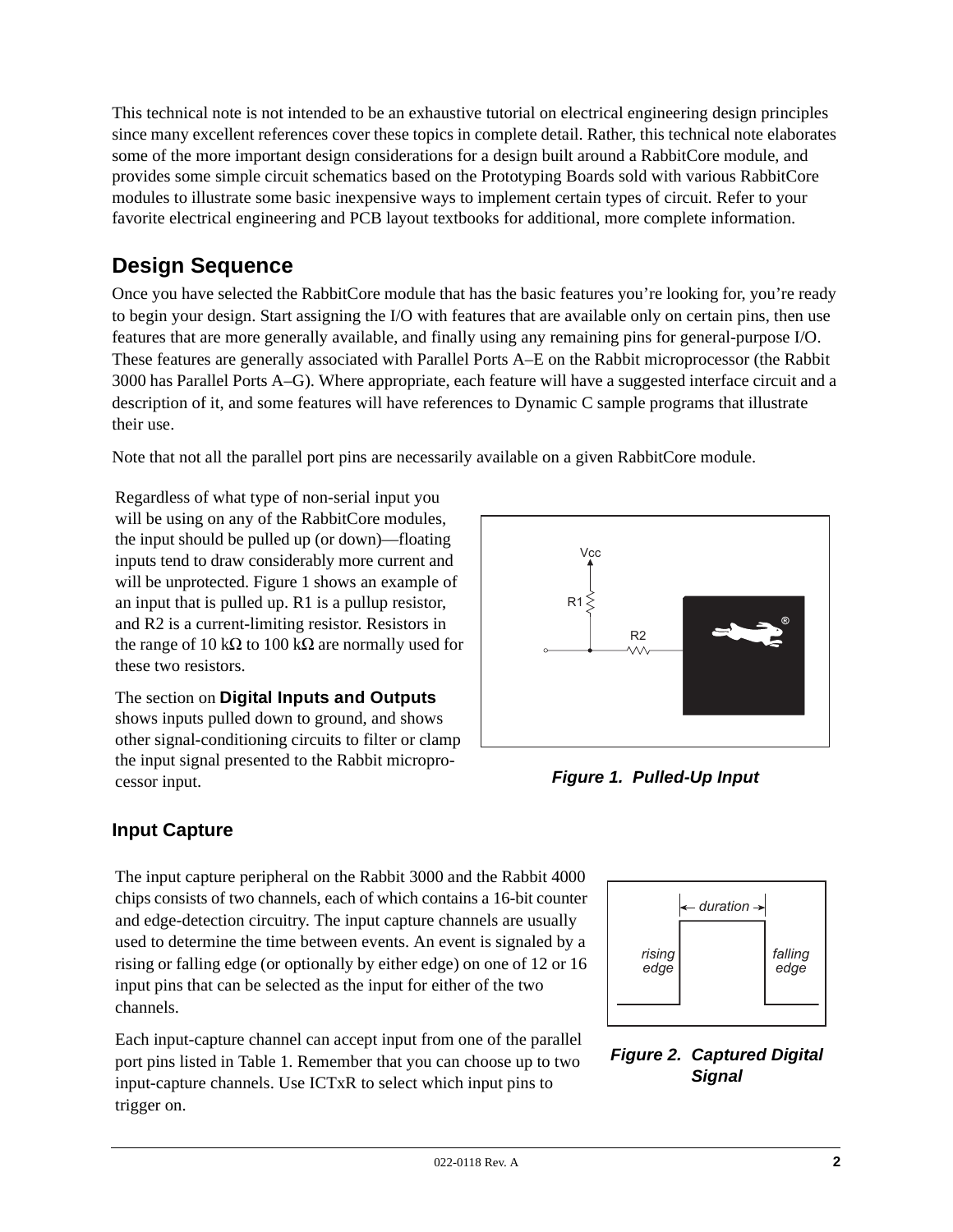<span id="page-2-0"></span>

| <b>Microprocessor</b> | <b>Pins With Input Capture Capability</b>                                      |
|-----------------------|--------------------------------------------------------------------------------|
| Rabbit 3000           | PC1, PC3, PC5, PC7, PD1, PD3, PD5, PD7, PF1, PF3, PF5, PF7, PG1, PG3, PG5, PG7 |
| Rabbit 4000           | PC1, PC3, PC5, PC7, PD1, PD3, PD5, PD7, PE1, PE3, PE5, PE7                     |

|  | <b>Table 1. Input Capture Pins</b> |  |
|--|------------------------------------|--|
|  |                                    |  |

The Dynamic C **IC\_TEST.C** sample programs in the **SAMPLES\Rabbit3000** or the **SAMPLES\ Rabbit4000** folders illustrate how to measure a duration using an input capture input.

### **Quadrature Decoder**

The Rabbit 4000 has a two-channel Quadrature Decoder that accepts inputs via specific pins on Parallel Ports D and E to detect movement and the direction of movement. Each channel has two inputs, the inphase (I) input and the 90 degree or quadrature-phase (Q) input. [Table 2](#page-2-2) lists the possible Quadrature Decoder pins for RabbitCore modules based on the Rabbit 3000 and Rabbit 4000 chips.

<span id="page-2-2"></span>

|               | Rabbit 3000      |                 |                  |                 | Rabbit 4000      |                 |                  |                             |
|---------------|------------------|-----------------|------------------|-----------------|------------------|-----------------|------------------|-----------------------------|
| <b>Inputs</b> | <b>Channel 1</b> |                 | <b>Channel 2</b> |                 | <b>Channel 1</b> |                 | <b>Channel 2</b> |                             |
|               |                  | Q               |                  | Q               |                  | Q               |                  |                             |
| Option 1      | PF1              | PF <sub>0</sub> | PF3              | PF <sub>2</sub> | P <sub>D</sub> 1 | PD <sub>0</sub> | P <sub>D</sub> 3 | P <sub>D</sub> <sub>2</sub> |
| Option 2      | PF <sub>5</sub>  | PF4             | PF7              | PF <sub>6</sub> | PE <sub>1</sub>  | PE <sub>0</sub> | PE3              | PE <sub>2</sub>             |
| Option 3      |                  |                 |                  |                 | PE <sub>5</sub>  | PE4             | PE7              | PE6                         |

*Table 2. Quadrature Decoder Pins*

Several sample programs in the **SAMPLES\Rabbit3000** and the **SAMPLES\Rabbit4000** folders illustrate the use of the Quadrature Decoder.

### **PWM Outputs**

<span id="page-2-1"></span>The Rabbit 3000 and Rabbit 4000 chips have a Pulse Width Modulator (PWM) that consists of a 10-bit free running counter and four width registers. [Table 3](#page-2-1) lists the possible PWM output pins for RabbitCore modules based on the Rabbit 3000 and Rabbit 4000 chips

*Table 3. PWM Output Pins*

|                                  | Rabbit 3000 <sup>*</sup> | Rabbit 4000 |                    |  |
|----------------------------------|--------------------------|-------------|--------------------|--|
| <b>Output Pins</b><br><b>PWM</b> |                          | <b>PWM</b>  | <b>Output Pins</b> |  |
| Channel 0                        | PF4, PG3                 | Channel 0   | PC4, PD4, PE4      |  |
| Channel 1                        | <b>PF5, PG7</b>          | Channel 1   | PC5, PD5, PE5      |  |
| Channel 2                        | PF6, PD5                 | Channel 2   | PC6, PD6, PE6      |  |
| Channel 3                        | PF7, PD7                 | Channel 3   | PC7, PD7, PE7      |  |

\* Parallel Port D/G options introduced with Rev. A of the Rabbit 3000 chip.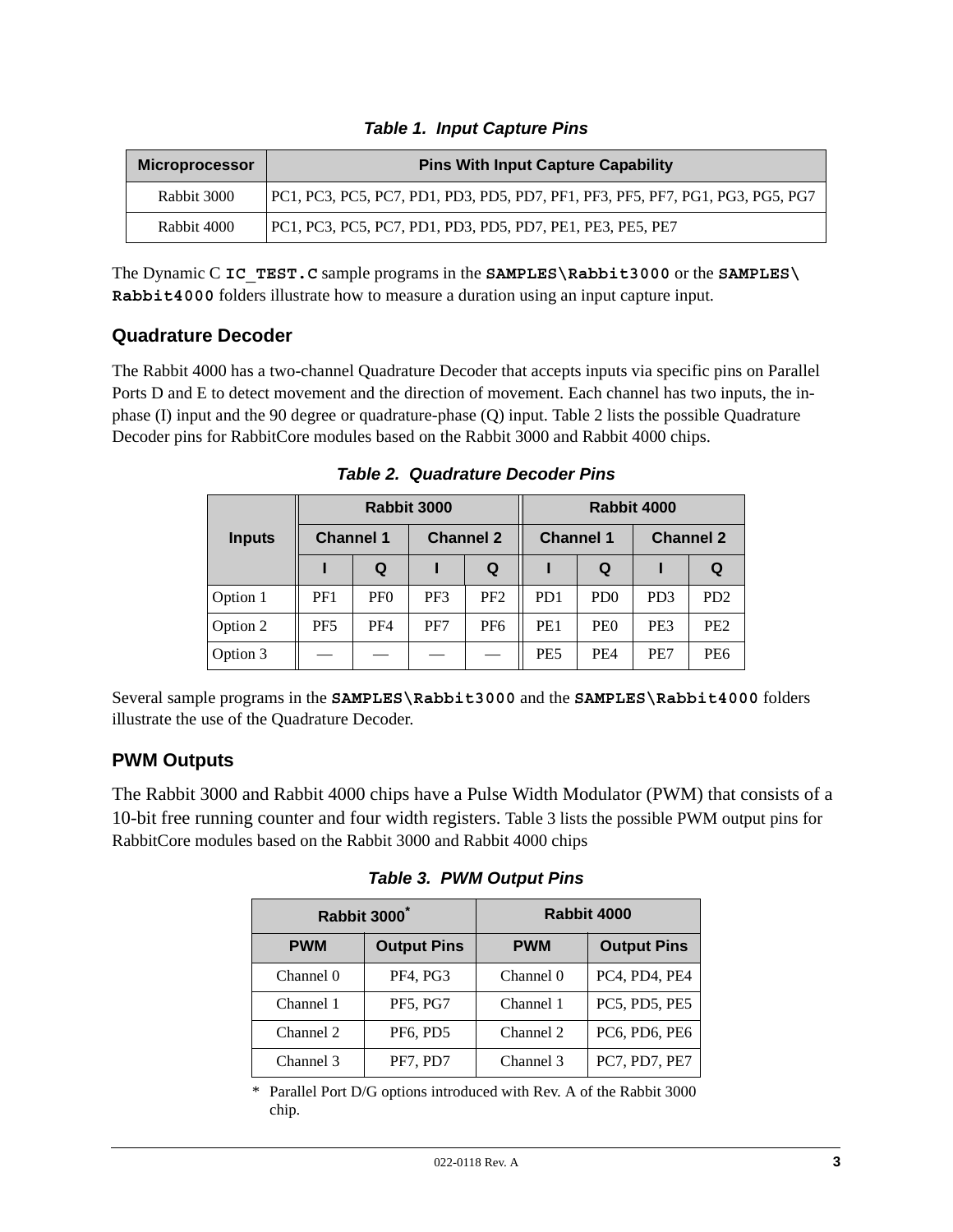The **PWM\_TEST.C** sample programs in the **SAMPLES\Rabbit3000** and the **SAMPLES\Rabbit4000** folders illustrate the use of the PWM outputs.

The Rabbit 2000 can also be set up for PWM outputs even though it does not have the built-in PWM functionality. This is demonstrated in the D/A converter of the BL1800 (Jackrabbit) single-board computers, shown in [Figure 3](#page-3-0).



*Figure 3. Schematic Diagram of D/A Converters*

<span id="page-3-0"></span>The D/A converters have no reference voltage. Although they may have good resolution from one programmed voltage to the next, they do not have absolute accuracy. This is because the  $+3.3$  V supply can change  $\pm$ 5%, the PWM outputs might not achieve the full 0 V and 3.3 V rail out of the processor, and the gain resistors in the circuit have a 1% tolerance. The D/A converters therefore need individual calibration, with the calibration constants held in software before absolute accuracy can be relied on.

Pulse-width modulation (PWM) is used for the D/A conversion. The digital signal, which is either 0 V or 3.3 V, will be a train of pulses. The voltage will be 0 V for a given time, then jump to 3.3 V for a given time, then back to ground for a given time, then back to 3.3 V, and so on. A hardware filter that consists of a resistor and capacitor averages the 3.3 V signal and the 0 V signal over time. Therefore, if the time that the signal is at 3.3 V is equal to the time the signal is 0 V, the duty cycle will be 50%, and the average signal will be 1.65 V. If the time at 3.3 V is only 25% of the time, then the average voltage will be 0.825 V. Thus, the software needs to only vary the time the signal is at 3.3 V with respect to the time the signal is at 0 V to achieve any desired voltage between 0 and 3.3 V. It is very easy to do pulse-width modulation with the Rabbit 3000 microprocessor because the chip's architecture includes an advanced PWM feature.

# **Serial Ports**

Up to four or six serial ports may be set up with a RabbitCore module, depending on the RabbitCore module. The serial ports may be set up for RS-485 or for RS-422/RS-232, depending on the transceivers and associated hardware used on the motherboard. The sample program libraries for the RabbitCore modules based on the Rabbit 3000 (for example, **SAMPLES\RCM3300\RCM33xx.LIB**) show how to configure the serial ports in software.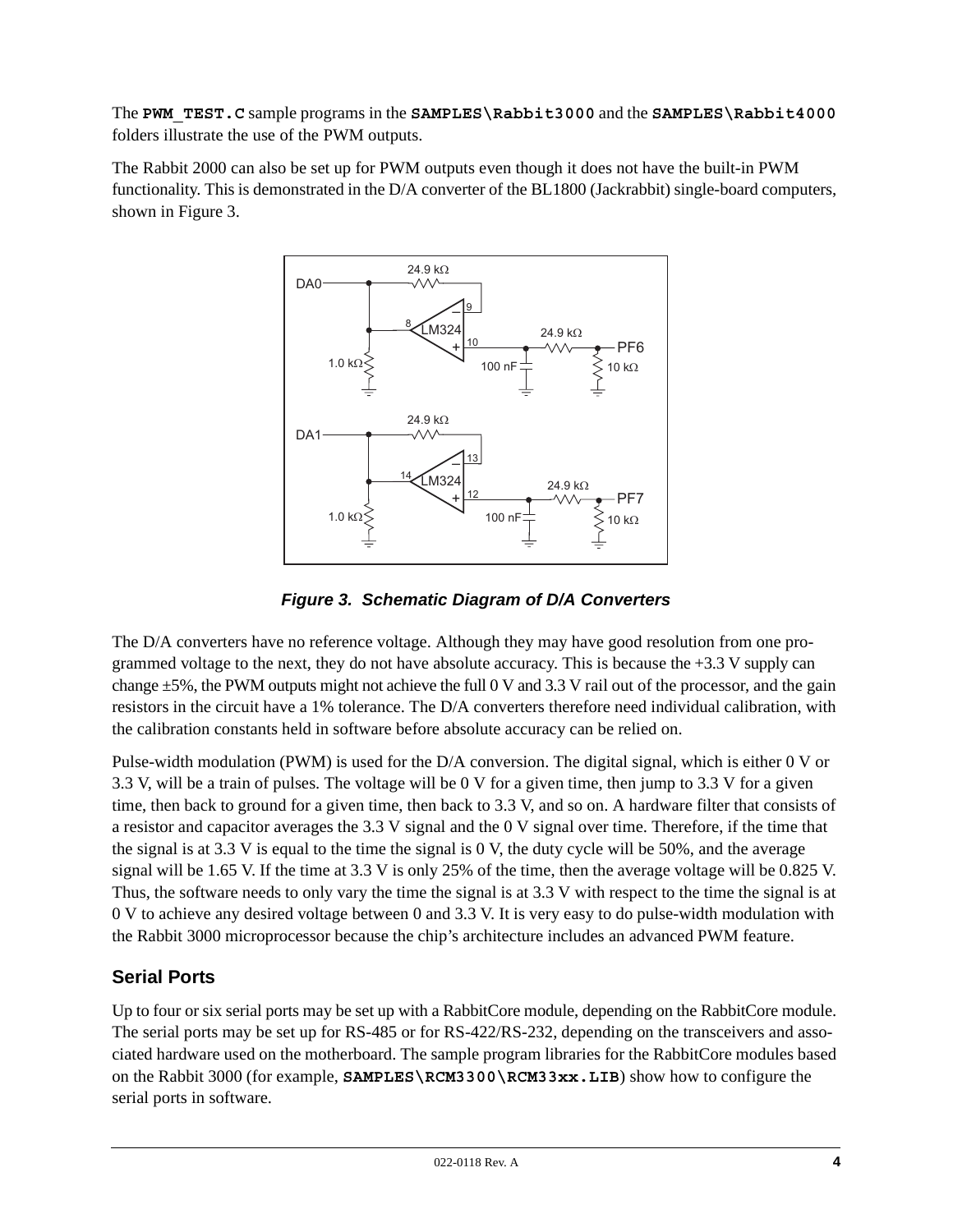[Figure 4](#page-4-0) shows an RS-485 interface circuit, complete with network termination resistors. For best performance, the network termination resistors in a multidrop network should be enabled only on the end nodes of the network, but *not* on the intervening nodes. A regular parallel port I/O pin such as PD0 is used to enable or disable the RS-485 transceiver.



*Figure 4. Sample Motherboard RS-485 Interface Circuit*

<span id="page-4-0"></span>[Figure 5](#page-4-1) shows an RS-232 interface circuit for two serial ports, which may be configured in software as two RS-232 channels without flow control or as one RS-232 channel with flow control.



*Figure 5. Sample Motherboard RS-232 Interface Circuit*

<span id="page-4-1"></span>Although most RabbitCore modules have a 100 k $\Omega$  pullup resistor on the parallel port lines that are used as the receive lines, RabbitCore modules with the Rabbit 4000 do not have these pullup resistors. This will not affect the operation of your system as long as you are using an RS-232, RS-422, or RS-485 transceiver chip. Also, some of the RabbitCore modules with the Rabbit 4000 do not have a 100 kΩ pullup resistor on the programming port's receive line, which affects the cloning behavior of those RabbitCore modules. These situations are discussed in more detail in the user's manual specific to the RabbitCore module.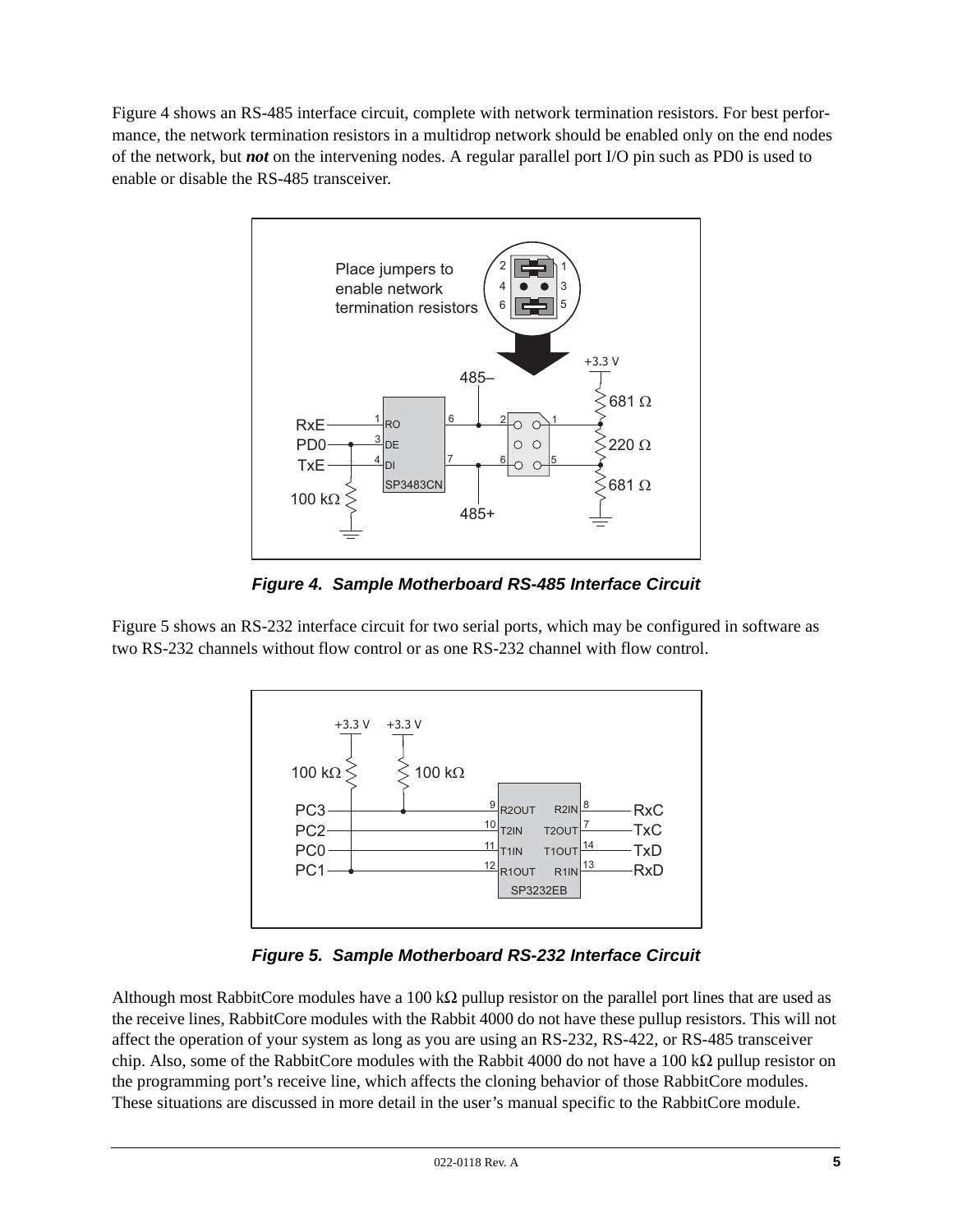When using the RabbitCore modules based on the Rabbit 4000, keep in mind that Serial Ports E and F will not be the default configurations for the parallel port pins they are using. See the user's manual specific to the RabbitCore module for information on how to configure that module's parallel port pins.

The serial ports may be set up as SDLC/HDLC serial ports, as SPI/clocked serial ports, or as asynchronous serial ports, with the specific pins and options dependent on the Rabbit microprocessor driving the Rabbit-Core module. These options are discussed below.

### **SDLC/HDLC Serial Ports**

RabbitCore modules support the *Synchronous Data Link Control* (SDLC) and the *High-Level Data Link Control* (HDLC) protocols via synchronous Serial Ports E and F of the Rabbit 3000 and Rabbit 4000 microprocessors. The serial ports share the parallel port pins, which should then be used only with a serial device unless a buffer is added to switch between serial and parallel devices.

| <b>Serial Port</b> |            |                    | Rabbit 3000        | Rabbit 4000                              |                      |  |
|--------------------|------------|--------------------|--------------------|------------------------------------------|----------------------|--|
|                    |            | <b>Tx/Rx Lines</b> | <b>Clock Lines</b> | <b>Tx/Rx Lines</b><br><b>Clock Lines</b> |                      |  |
| Serial Port E      | <b>TxE</b> | PG6                | PG4                | PD6, PE6, PC6                            | PD4, PE4, PC4        |  |
|                    | RxE        | PG7                | PG5                | <b>PD7, PE7, PC7</b>                     | <b>PD5. PE5. PC5</b> |  |
| Serial Port F      | TxF        | PG <sub>2</sub>    | PG <sub>0</sub>    | PD2, PE2, PC2                            | PD0, PE0, PC0        |  |
|                    | RxF        | PG3                | PG1                | PD3, PE3, PC3                            | PD1. PE1. PC1        |  |

*Table 4. Common SDLC/HDLC Serial Ports*

The **HDLC\_TEST.C** sample program in the **SAMPLES\Rabbit3000** folder demonstrates a simple loopback test using Serial Ports E and F in the HDLC mode.

### **SPI/Clocked Serial Ports**

Serial Ports A–D (RabbitCore modules with Rabbit 3000 and Rabbit 4000 microprocessors) and Serial Ports A–B (RabbitCore modules with Rabbit 2000 microprocessors) may be used as *Serial Peripheral Interface* (SPI) or clocked (synchronous) serial ports. Alternative parallel port pins may be configured for these serial ports as explained in the individual RabbitCore user's manuals.

| <b>Serial Port</b>   | Rabbit 2000                      |                             |                    | Rabbit 3000                 | Rabbit 4000                      |                             |
|----------------------|----------------------------------|-----------------------------|--------------------|-----------------------------|----------------------------------|-----------------------------|
|                      | <b>Tx/Rx Lines</b>               | <b>Clock Lines</b>          | <b>Tx/Rx Lines</b> | <b>Clock Lines</b>          | <b>Tx/Rx Lines</b>               | <b>Clock Lines</b>          |
| Serial Port A        | PC6/PC7                          | P <sub>B</sub> 1            | PC6/PC7            | P <sub>B</sub> 1            | PC6/PC7                          | PB <sub>1</sub>             |
| <b>Serial Port B</b> | PC4/PC5                          | P <sub>B</sub> <sup>0</sup> | PC4/PC5            | P <sub>B</sub> <sup>0</sup> | PC4/PC5                          | P <sub>B</sub> <sup>0</sup> |
| Serial Port C        | PC2/PC3                          | Asynchronous                | PC2/PC3            | PF1                         | PC2/PC3                          | $P D2^*$                    |
| Serial Port D        | PC <sub>0</sub> /PC <sub>1</sub> |                             | PC0/PC1            | PF <sub>0</sub>             | PC <sub>0</sub> /PC <sub>1</sub> | $PDO^*$                     |

<span id="page-5-0"></span>*Table 5. Common SPI/Clocked Serial Ports*

\* Note that PD2 and PD0 provide the SCLKC and SCLKD outputs automatically when Serial Ports C and D are set up as clocked serial ports, except for the RCM4000, where Parallel Port D is used for the 16-bit memory bus. Refer to the *RCM4000 User's Manual* for other clock output alternatives.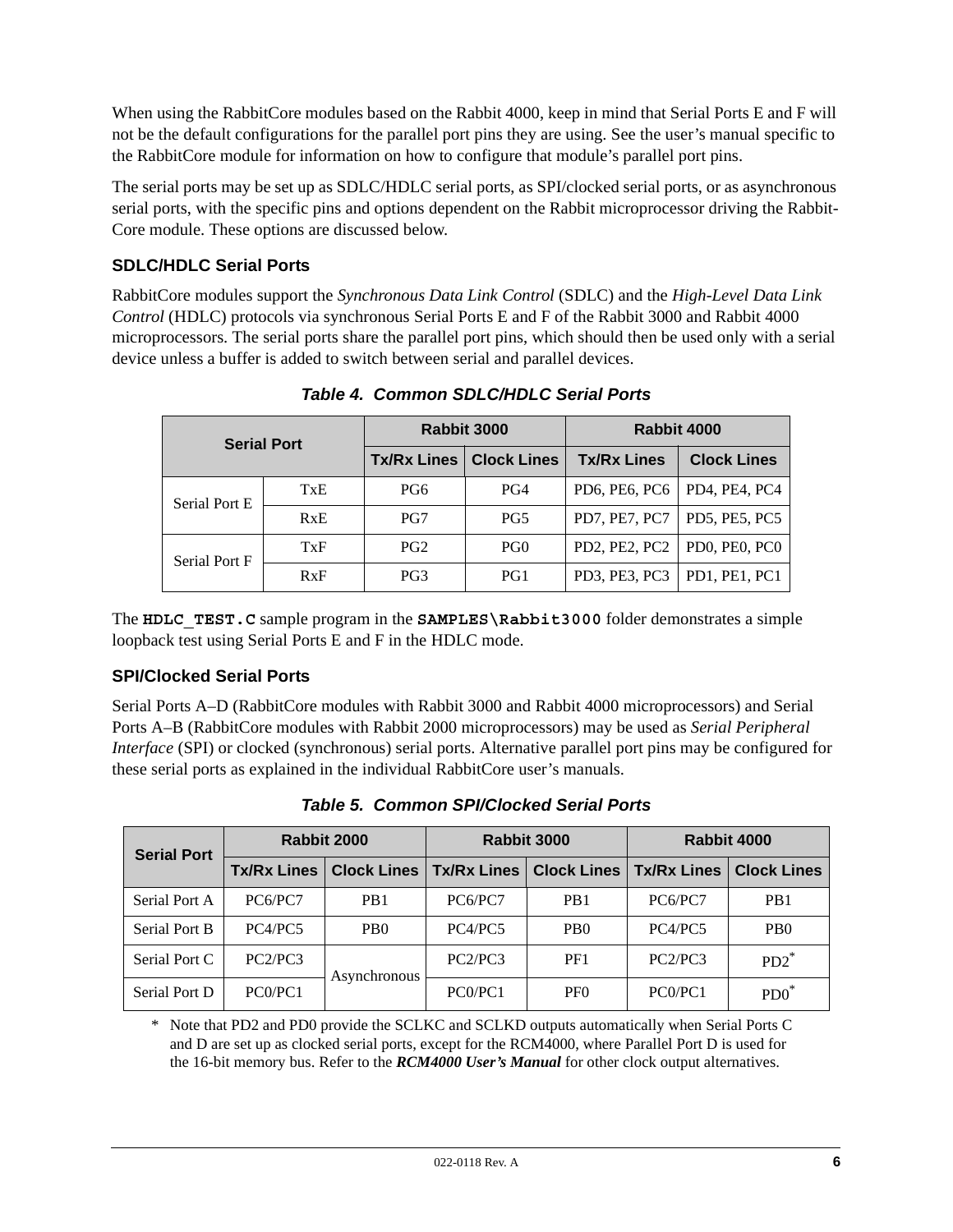#### **Asynchronous Serial Ports**

Any serial port may be used simply as an asynchronous serial port, and may be used as a CMOS serial port or teamed up with an RS-232 or RS-485 transceiver. Dynamic C has many sample programs tailored with a sample library for each RabbitCore module to illustrate their use with the Prototyping Board specific to a particular RabbitCore module.

### **Slave Port**

A parallel communication port can be set up on the RabbitCore modules as a slave port to communicate with an external master device. More information is available in the microprocessor user's manual for the Rabbit microprocessor in a particular RabbitCore module.

#### **Ethernet**

Selected RabbitCore modules have onboard Ethernet capability, either 10Base-T or 10/100Base-T. As illustrated by the RCM3400 and its Prototyping Board, it is also possible to add the Ethernet functionality on your motherboard. The Ethernet interface on RabbitCore modules based on the Rabbit 4000 microprocessor is simpler than on the other RabbitCore modules because of the built-in 10Base-T Ethernet capabilities of the microprocessor, which frees up some parallel port pins for other use.

### **Wireless Interface**

Rabbit Semiconductor's Technical Note TN249, *Designing with Wireless Rabbits*, provides design information for using RabbitCore modules with onboard Wi-Fi or ZigBee capabilities.

### **Analog Inputs and Outputs**

Selected RabbitCore modules have an onboard A/D converter, the ADS7870 chip, that is accessed via clocked Serial Port B. The analog inputs on these RabbitCore modules come out as part of the standard pinout. It is also possible to add the A/D converter functionality on your motherboard either with an A/D converter chip such as the ADS7870 or with op-amps as shown in [Figure 6](#page-6-0) (the op-amp based A/D converter shown has limited accuracy, but is inexpensive; an A/D converter chip is recommended for better performance). The A/D converter based on the LM324 op-amps compares the DA0 voltage to AD0, the voltage presented to the A/D converter. DA0 therefore cannot be used for the D/A converter when the A/D converter is being used.



<span id="page-6-0"></span>*Figure 6. Discrete Inexpensive Op-Amp Based A/D Converter*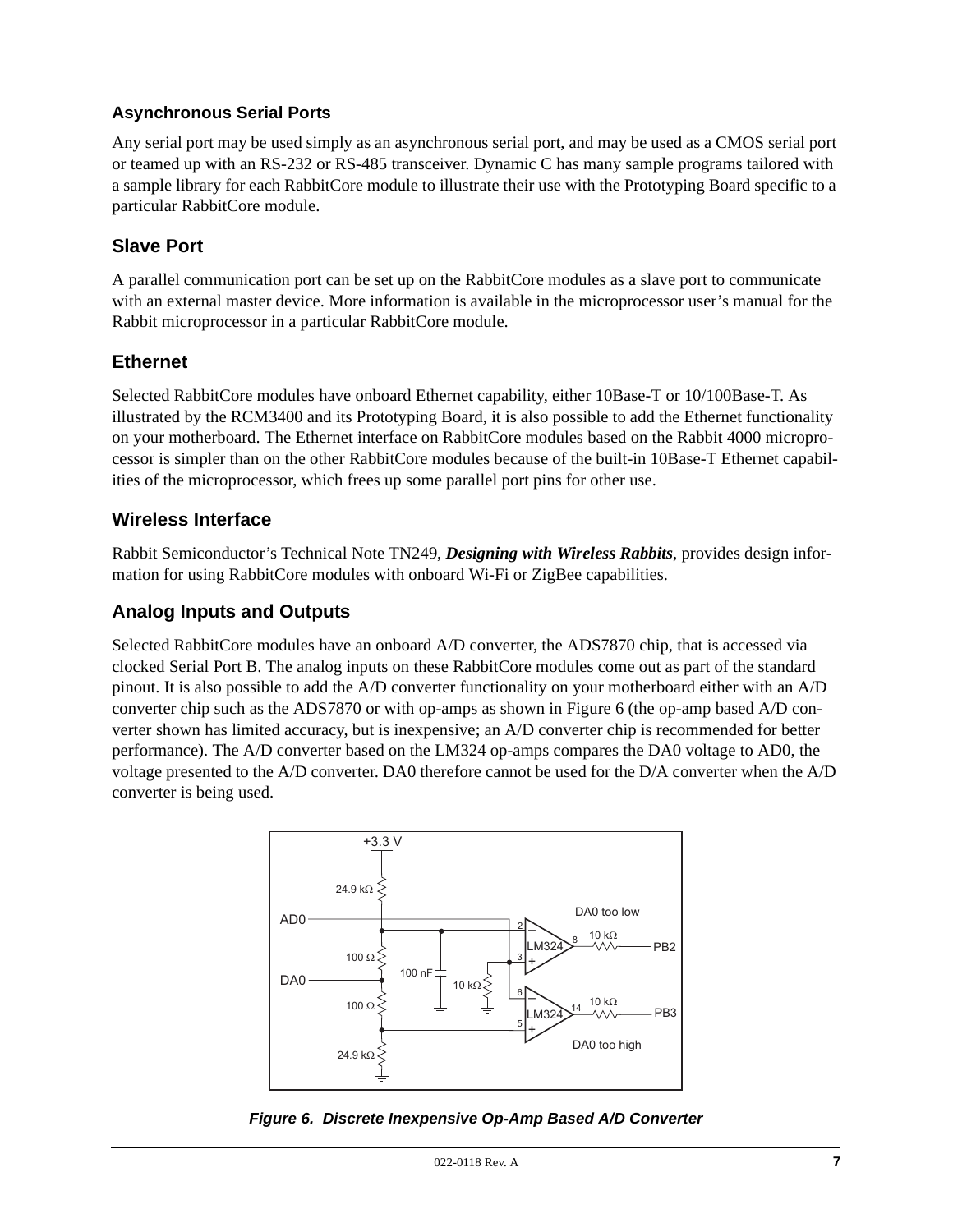The A/D converter programs DA0 using a successive-approximation binary search until DA0 equals the A/D converter input voltage. That programmed DA0 voltage can then be reported as the A/D converter value. The **AD0.C** sample program in the **SAMPLES\BL2500\ADC** folder demonstrates this A/D conversion.

Use a resistor divider such as the one shown in [Figure 7](#page-7-0) for the analog inputs.



*Figure 7. Resistor Divider Network to Filter and Scale Analog Inputs*

<span id="page-7-0"></span>R1 and R2 are typically 20 kΩ to 100 kΩ, with a lower resistance leading to more accuracy, but at the expense of a higher current draw. R11 and R12 would then be  $180 \text{ k}\Omega$  to 900 k $\Omega$  for a 10:1 attenuator. The capacitor filters noise pulses on the A/D converter input.

The actual voltage range for a signal going to the A/D converter input is also affected by the 1, 2, 4, 5. 8, 10, 16, and 20 V/V software-programmable gains available on each channel of the ADS7870 A/D converter chip. Thus, you must scale the analog signal with an attenuator circuit and a software-programmable gain so that the actual input presented to the A/D converter is within the range limits of the ADS7870 A/D converter chip (-2 V to  $+ 2$  V or 0 V to  $+ 2$  V).

The A/D converter chip can only accept positive voltages. With resistors R1 and R2 connected to ground, your analog circuit is well-suited to perform positive A/D conversions. When R1 and R2 are tied to ground for differential measurements, both differential inputs must be referenced to analog ground, and *both inputs must be positive with respect to analog ground*.

The sample programs for specific RabbitCore modules illustrate the use of the onboard A/D converter.

It is also possible to add D/A converter functionality on your motherboard either with a D/A converter chip such as the TLV5630 or with LM324 op-amps as shown in [Figure 3](#page-3-0) in the discussion on PWM outputs. When you use a D/A converter chip, you would buffer and scale the D/A converter outputs. [Figure 8](#page-8-1) shows the buffering and scaling to provide an output from 0 V to +10 V (12-bit resolution) or  $\pm 10$  V (11-bit resolution, one bit used for polarity).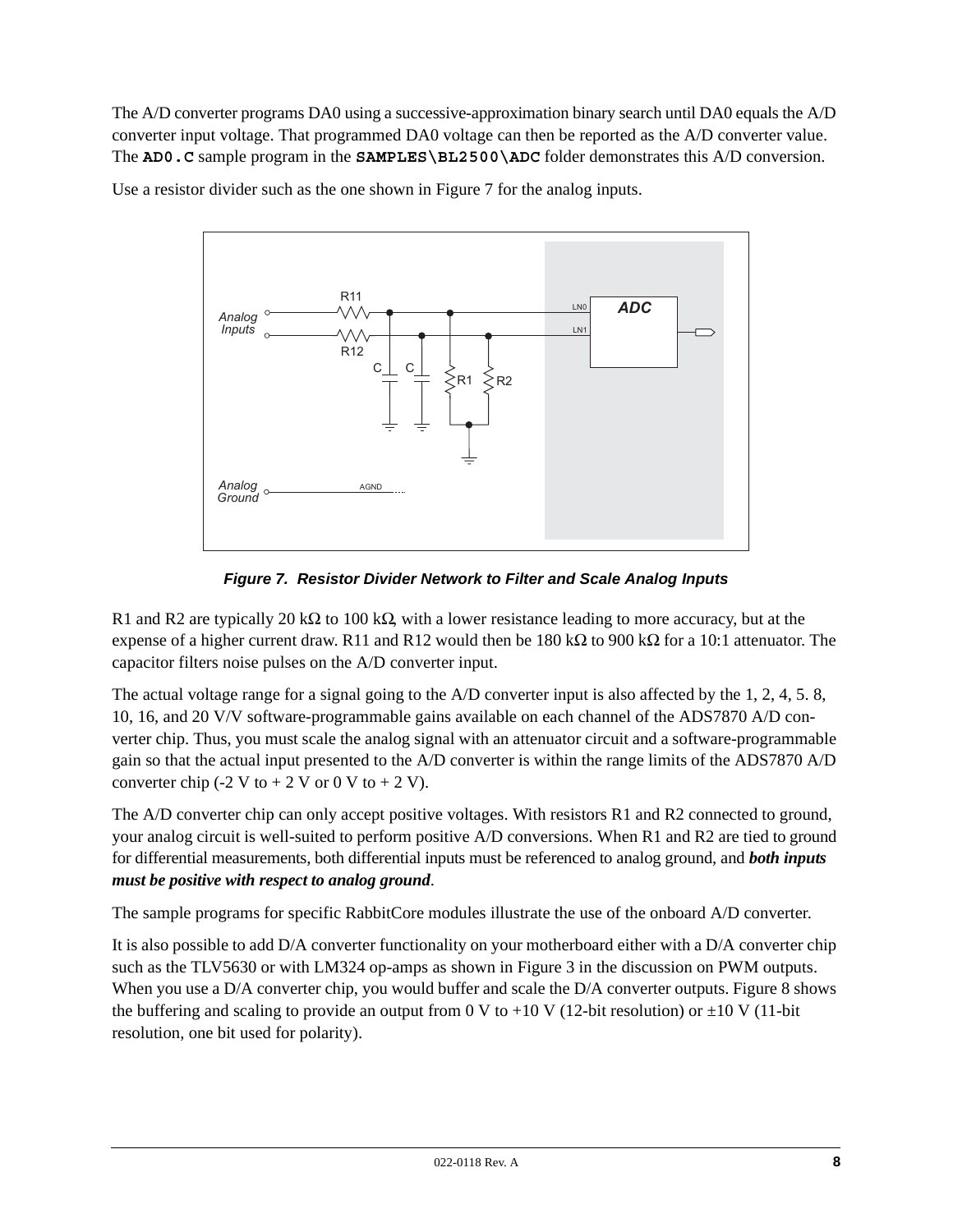

*Figure 8. Buffering and Scaling D/A Converter Outputs*

<span id="page-8-1"></span>The **DAC** VOLT ASYNC.C and the **DAC** VOLT SYNC.C sample programs in the Dynamic C **SAMPLES\BL2600\DAC** folder show how to use the TLV5630 D/A converter to produce an analog output. The **DAC.C** sample program in the **SAMPLES\BL2500\DAC** folder shows how to use the LM324 op-amps with PWM to produce an analog output.

# <span id="page-8-0"></span>**Digital Inputs and Outputs**

Any remaining unused parallel port pins can be configured as general-purpose I/O. There may be other pins that may also be used as general-purpose I/O — refer to the user's manual for the specific RabbitCore module for more information.

**NOTE:** Even if you do not plan to use a parallel port pin, do not leave it as a floating input. These unused pins should be pulled up or down to minimize the current draw by the CMOS circuits in the microprocessor. Alternatively, you could configure the unused pins as an output to avoid the problem.

[Figure 9](#page-9-0) shows the signal-conditioning circuit elements you should consider.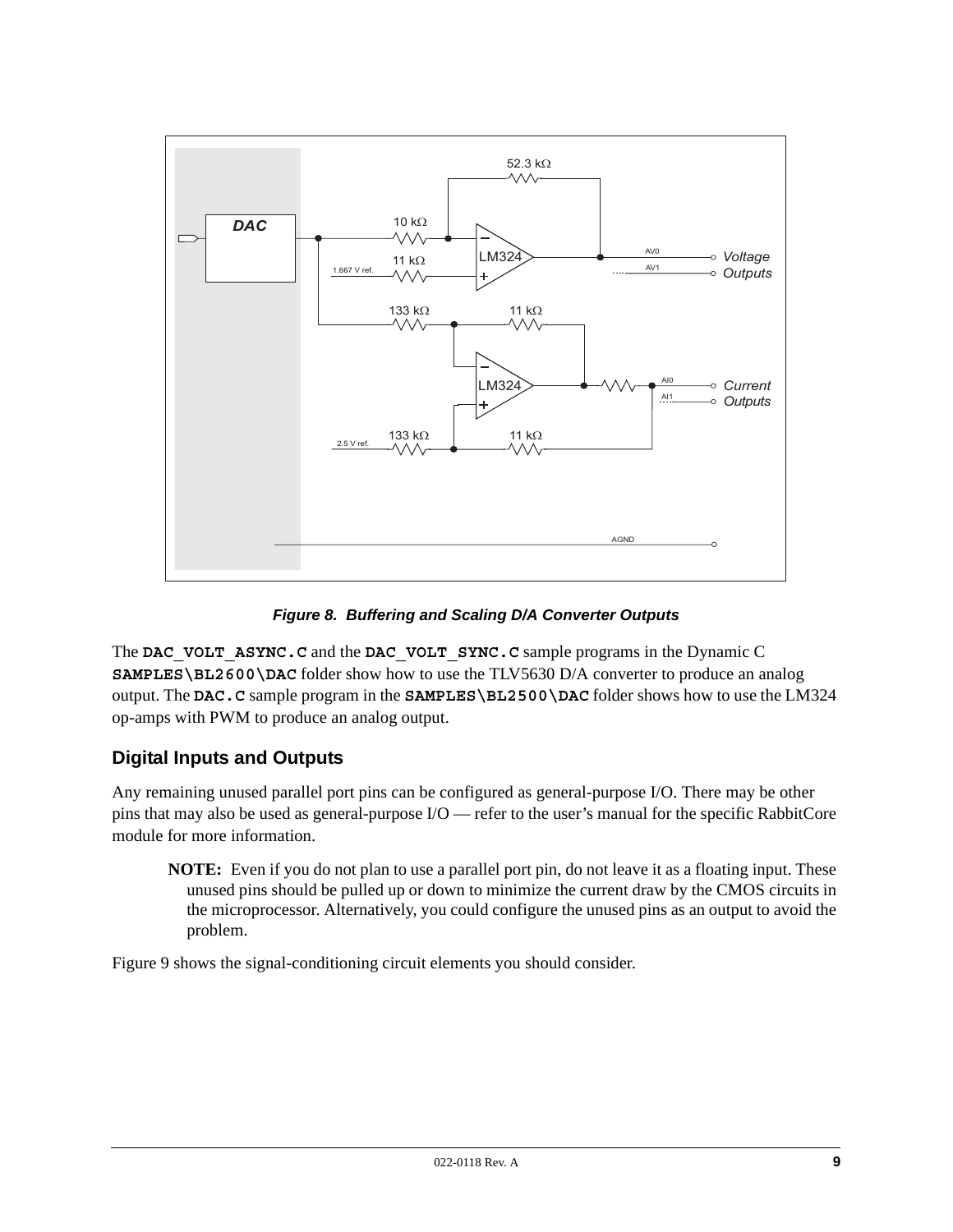

*Figure 9. Digital Input Setup*

<span id="page-9-0"></span>Pullup or pulldown resistors are needed on parallel port input pins to set their default state, which would otherwise be undefined until the software initialization on power-up is completed. Resistors in the range of 10 kΩ to 100 kΩ are normally used.

If you are going to be operating in a noisy environment, you can add a filtering capacitor as shown, with the value of the capacitor based on the desired *RC* time constant between the current-limiting resistor, R2, and the capacitor, C1. The filtering arrangement shown attenuates high-frequency noise.

You may add diodes D1 and D2 to provide additional voltage clampdown protection to the digital input when high-voltage spikes might be expected.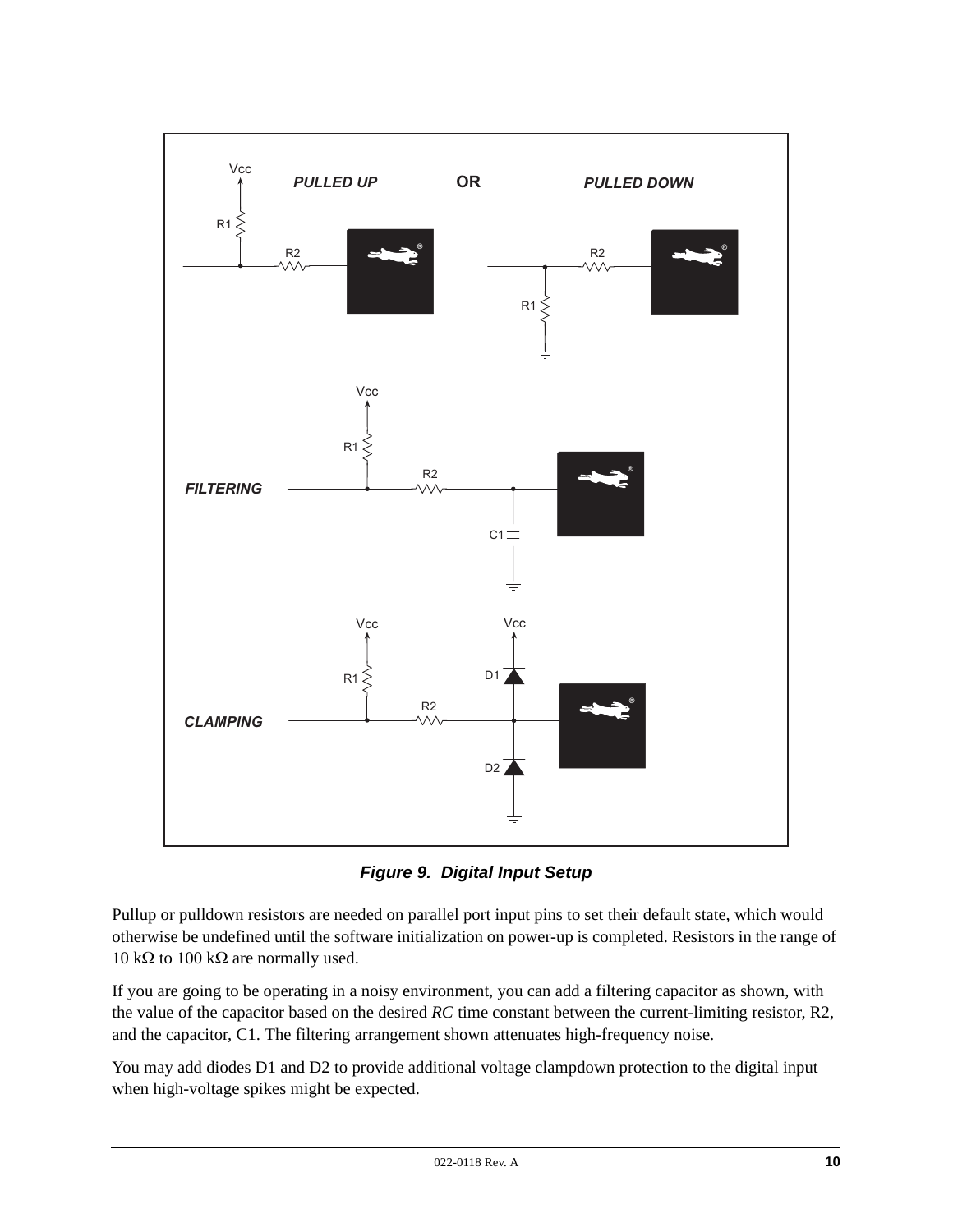When the Parallel port pins are configured for outputs, they already have certain sinking or sourcing capabilities depending on the Rabbit microprocessor.

- Rabbit 2000 5.0 V @ 8 mA
- Rabbit 3000 3.3 V @ 6.8 mA
- Rabbit 4000 3.3 V @ 8 mA

Different voltages and higher currents are usually needed. [Figure 10](#page-10-0) provides sample schematics to show how sinking or sourcing digital outputs might be set up.

![](_page_10_Figure_5.jpeg)

*Figure 10. Sinking and Sourcing Digital Outputs*

<span id="page-10-0"></span>The output circuits shown can either sink or source up to 200 mA without using heat sinks. The outputs are shown pulled up to Vcc, but may be pulled up to  $+K$  or tied to ground.  $+K$  is an externally supplied voltage of up to 40 V DC, and is used primarily in combination with current sourcing outputs, and *must* also be connected to an external supply when an inductive load is connected to a sinking output.

A different design would be used for high-current outputs, where care would have to be taken to ensure the components, circuit board traces, connectors, and the power supplies can handle the current. You will also need to allow for power and heat dissipation.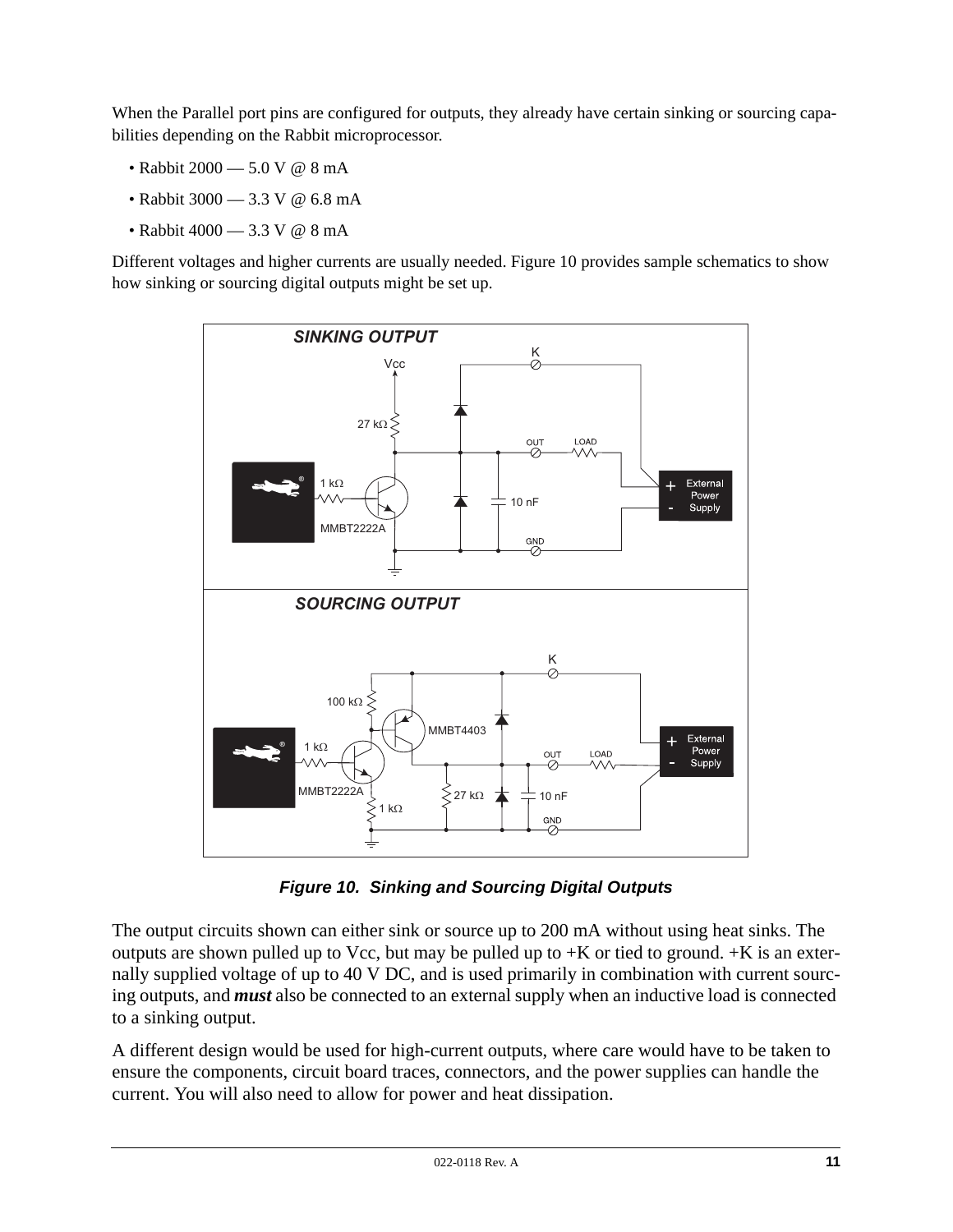# **General Design Considerations**

### **Power Supply Requirements**

RabbitCore modules based on the Rabbit 2000 use  $Vec = +5$  V DC, and other RabbitCore modules use +3.3 V DC. The additional +1.8 V DC power supply needed by the Rabbit 4000 microprocessor is supplied by a linear voltage regulator on the RabbitCore module itself, and so does not have to be supplied from the motherboard. The Prototyping Boards supplied by Rabbit Semiconductor for RabbitCore modules based on the Rabbit 3000 and the Rabbit 4000 have both +5 V DC and +3.3 V DC as shown in [Figure 11](#page-11-0).

![](_page_11_Figure_3.jpeg)

*Figure 11. Power Supply Circuit Used on Prototyping Boards*

<span id="page-11-0"></span>The power supply shown can deliver up to 1 A in total. This should be enough for most applications, except where large currents are needed in conjunction with analog or digital outputs. The circuit shown has reverse-polarity protection.

Ensure the components, circuit board traces, connectors, and the power supplies can handle the anticipated current and power dissipation.

# **Bus Loading Considerations**

RabbitCore modules based on the Rabbit 2000 have address or data lines brought out for customer use on the motherboard. These lines share the Rabbit 2000 memory bus, and so each device that gets placed on these lines adds capacitive loading to the bus, which slows down the transitions from high to low and low to high. If the transitions get too slow, this affects the memory timing, and you can lose data. The user's manuals for the RabbitCore modules provide timing information for loading up to 70 pF to enable you to determine the effects on timing (that is, the maximum clock speed for a given amount of loading). You may offset these effects by adding wait states.

RabbitCore modules based on the Rabbit 4000 or on Rev. A (or later) of the Rabbit 3000 have an auxiliary I/O bus so that you can avoid placing any extra capacitive loading on the memory bus. Parallel Port A can be used as an external I/O data bus (8-bit data), and Parallel Port B pins PB2–PB7 can be used as an external address bus (6- to 8-bit address, 8-bit address only on Rabbit 4000). When using the auxiliary I/O bus, you must add the following line at the beginning of your program to enable the auxiliary I/O bus.

#### **#define PORTA\_AUX\_IO**

The I/O Bank Control Registers are used to access additional devices on either the memory bus or the auxiliary I/O bus.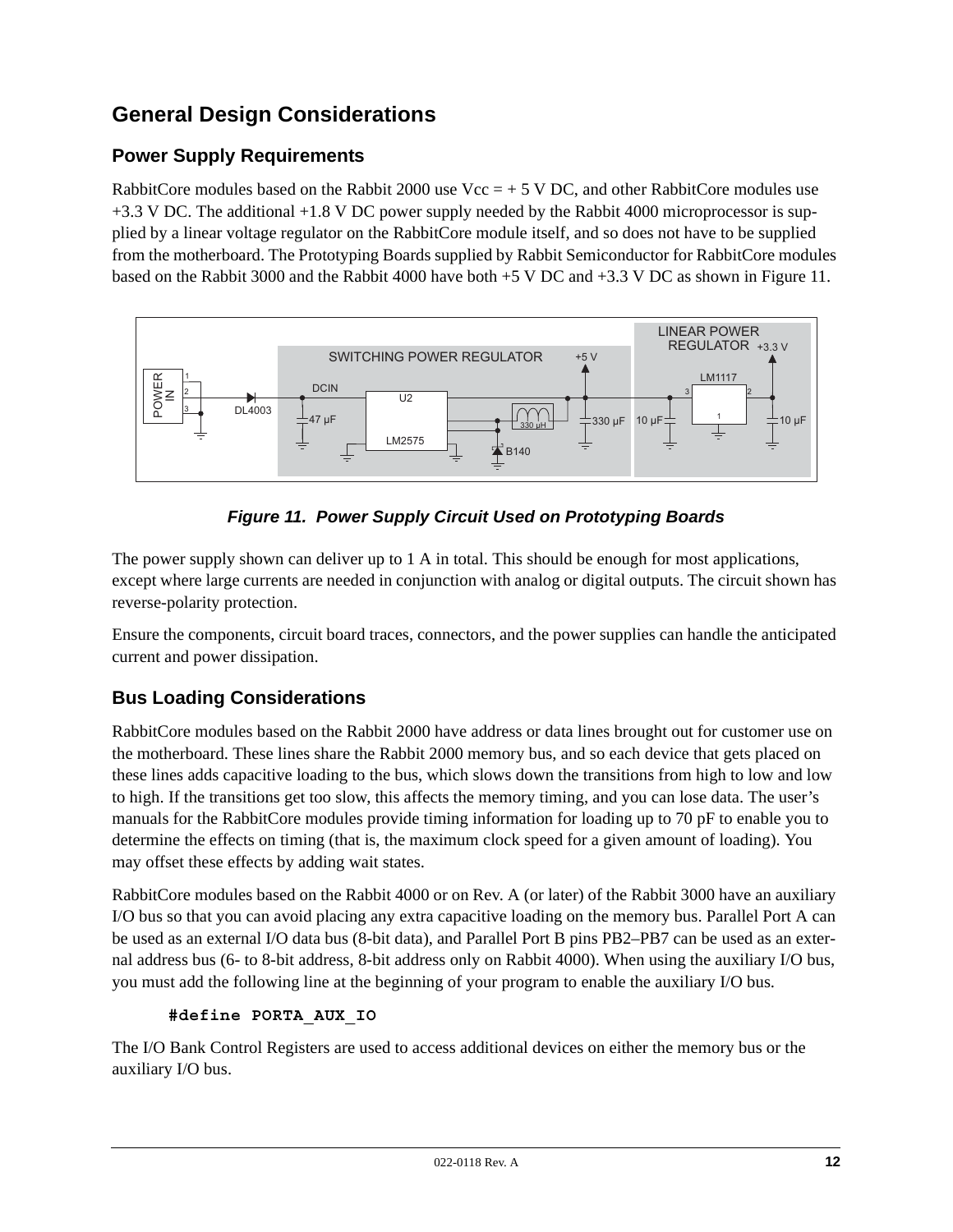# **Environmental Considerations**

Pay attention to the temperature range and humidity over which your RabbitCore module is specified to operate. Your system will be constrained to operate within this temperature range or within the more restrictive temperature range of other components you use.

### **Mechanical Considerations**

All RabbitCore modules have exclusion zones around the module that are illustrated in the user's manual. Pay attention to these exclusion zones in your design since component heights can change with time as new suppliers are selected to meet demand, particularly when past suppliers have discontinued certain components. By allowing for the recommended exclusion zone, you can be sure that future revisions of a particular RabbitCore module will fit your design physically.

The user's manuals for all RabbitCore modules provide pin 1 locations for the header connectors on a motherboard "footprint." These locations are relative to a mounting hole or fiducial whose position relative to other points on the board is absolute, unlike the board edge, which is scored and may vary slightly as a board is separated from a panel of several identical boards.

At least one standoff is recommended for stability in RabbitCore modules that use a single IDC header to mate them with their motherboard — this includes some of the RabbitCore modules based on the Rabbit 3000, and all RabbitCore modules based on the Rabbit 4000. The standoffs also improve resistance to mechanical vibration in high-vibration environments. You may use either plastic "snap-in" standoffs or metal standoffs with screws and washers. Rabbit Semiconductor's experience is that the plastic "snap-in" standoffs are easier to line up and insert, but are harder to remove than metal standoffs with screws and washers.

# **Other Useful Tips**

### **Programming Options**

RabbitCore modules can be programmed via the following options

- Onboard programming header (all RabbitCore modules except RCM3400, which requires the programming header to be on the motherboard). All RabbitCore modules based on the Rabbit 2000 and Rabbit 3000 microprocessors may also be programmed over an Ethernet link via Rabbit Semiconductor's RabbitLink, which provides an Ethernet interface between a PC or a network and the programming header used to program the RabbitCore module.
- Off-board programming header (RCM2000, RCM2100, RCM3400, and RCM4000 RabbitCore modules, which bring out Serial Port A, SMODE0/1, and CLKA signals on their signal headers).
- Remotely over a DHCP Ethernet connection via RabbitSys, a Dynamic C software module that allows external access for remote application updates, and remote monitoring and control of the RabbitSys-enabled RabbitCore modules. The RabbitSys option is presently limited to RCM3365 RabbitCore modules.

Once you have a working application, you can program other RabbitCore modules using the above options, or you can use a [Rabbit Cloning Board](http://www.rabbit.com/products/rabbit_clone/index.shtml) to copy compiled software programs from one RabbitCore module to another.

Alternatively, the Rabbit Field Utility supplied with Dynamic C can be used to load a binary image file created by Dynamic C to a RabbitCore module. The Rabbit Field Utility can be used without Dynamic C present on the host computer without recompiling the program each time it is loaded to a RabbitCore module.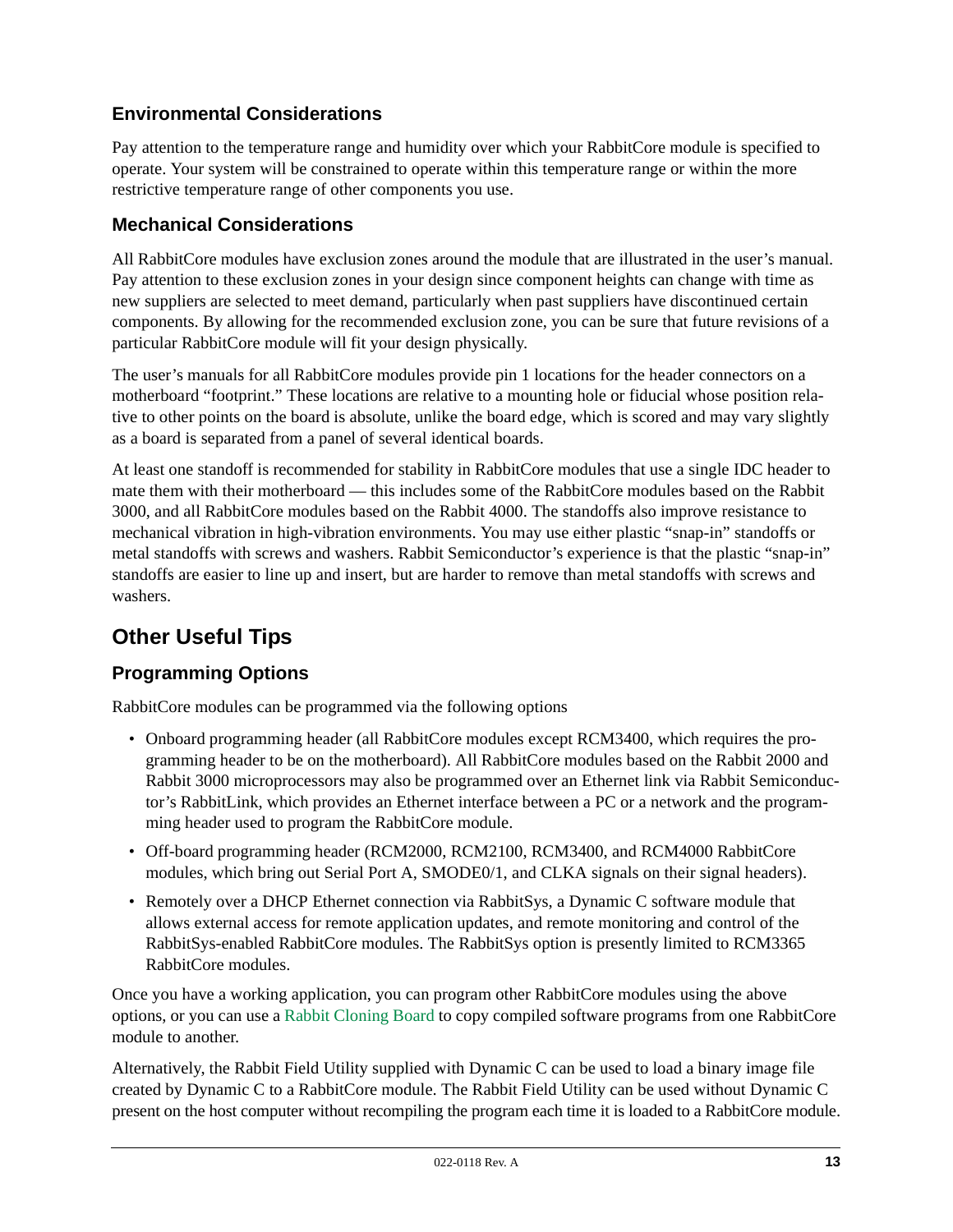# **Updating Firmware**

Dynamic C is updated from time to time to add features or fix bugs. Visit our Web site at [www.rabbit.com/](http://www.rabbit.com/support/downloads/) [support/downloads/](http://www.rabbit.com/support/downloads/) for the latest downloads that may be available. Once you get the new Dynamic C libraries, you will need to review your program, then recompile and run it on the RabbitCore modules.

You have the option of using RabbitSys, a Rabbit Cloning Board, or the Rabbit Field Utility described in the previous section to load the updated program on your rabbitCore modules.

### **Additional I/O**

The Rabbit RIO chip, scheduled to be released in mid-2007, can be used on your motherboard to add up to 32 digital I/O lines and up to 4 general-purpose inputs to your design. The digital I/O lines can be used for input capture or as quadrature decoders, or they can be used to generate PWM outputs and variable-phase PWM outputs.

### **SPI Serial Communications**

When using the SPI serial communication protocol, don't transmit faster than the slave can take in data. Any interruption in data transmission should reset the slave so that no offset of a multiple of 8 bits will be observed. For example, if only 2 bits were read in by the receiver, but the transmitter stopped for some reason; this means the data are now "off" by 2 bits,

If there are multiple slaves on the bus, make sure the chip selects are correct, along with data going to that particular slave. Only one slave should drive the MISO line at any given time.

### **Handling Noisy Environments**

One fundamental design strategy to minimize noise is to locate the RabbitCore module as far away as possible from any switching power supplies or other sources of electrical noise on the motherboard. In addition to using an *RC* filter with a digital input, it is possible to isolate the inputs from transients generated or transmitted by power-supply and high-current control circuits in motor and machine-control applications.

### **Other Tips**

In line with common electronics handling practices, power to the RabbitCore module system should be disconnected before removing or inserting the RabbitCore module, or before adding or removing any other connections.

Turning the power off, then back on, is one way to reset the system, but consider adding a reset button to your motherboard along the lines of the reset button used on the Prototyping Boards supplied with the various RabbitCore module Development Kits.

LEDs can be added to provide a useful visual indication of important operating states or fault conditions.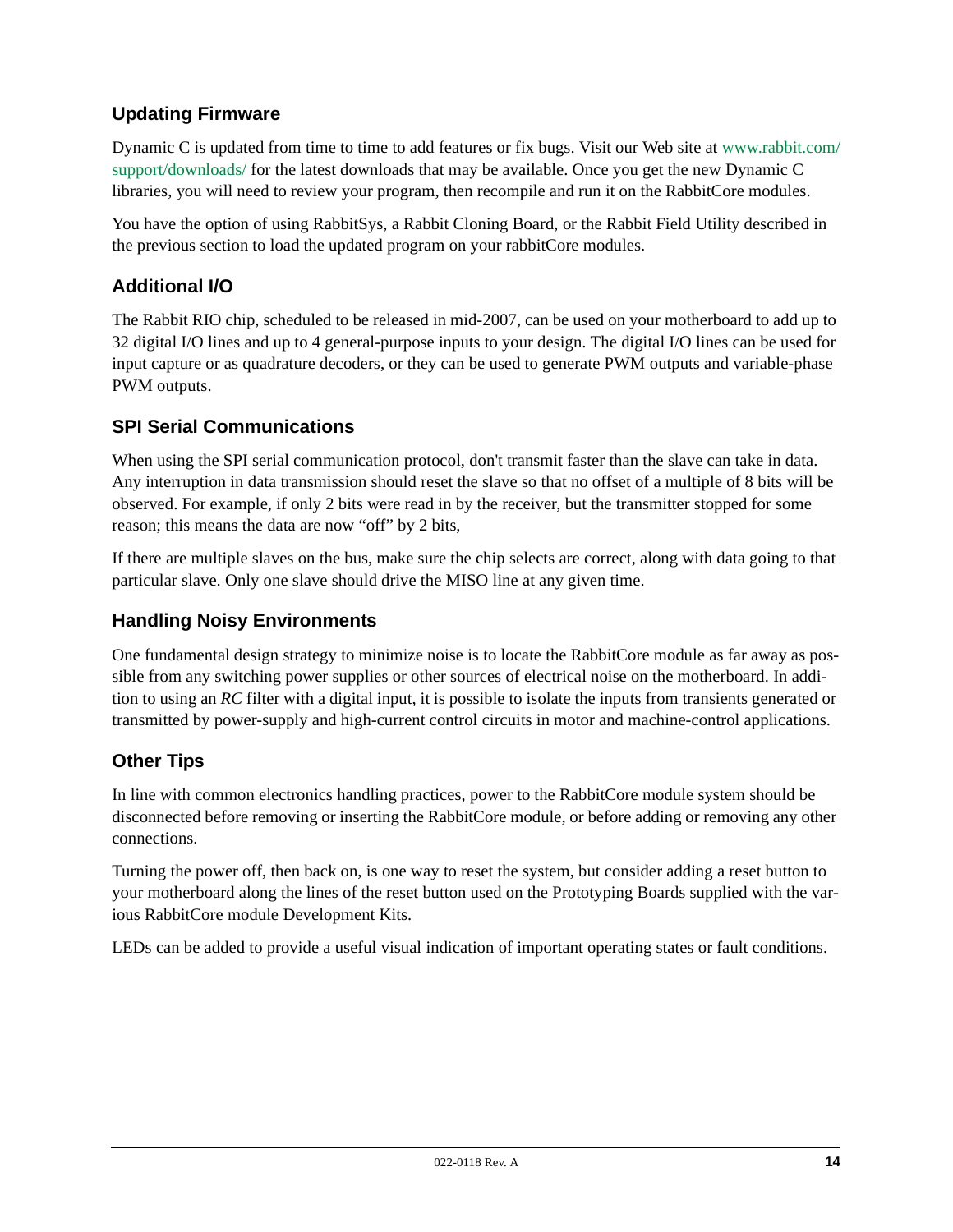# **Summary Checklist**

As you work on your schematics for the motherboard, dump the net list and compare the net list to  $\Box$ the schematics. Mark the power supply voltages, ground and net connections with different colors. As you trace each net, check off each node in the corresponding net list. Think about the net function and every node in the net. Ask yourself whether that is what you wanted. Once the net list is completely checked off, look at the schematics and confirm that every net and power supply connection is colored. Uncolored nets represent a potential problem. While these checks are time-consuming, they are the easiest way to reveal errors that would otherwise remain unnoticed until you had a board that would not work.

- Always run the ERC (Electrical Rules Check) routine associated with your schematic design soft- $\Box$ ware to identify and eliminate potential errors from your schematics. Adjust the schematics to eliminate all the errors and warnings. Note how many warnings you had — run the ERC program after each change and confirm that there are no errors and that there are fewer warnings. Keep repeating these steps until all the errors or warnings are accounted for.
- Check your parts list against the schematics highlight the part in the schematics as you go  $\Box$ through every component in the parts list. Confirm that any unhighlighted parts were left off the parts list intentionally. Similarly, confirm that there were no components on the parts list that were not to be placed on the printed circuit board.
- When you lay out a printed circuit board with multiple voltages, check that every component is  $\Box$ connected to the power supply you intended. For nets that cross voltage regimes, check that the voltage and logic threshold levels are compatible. In particular, check for problems that may occur when one voltage is powered down while the others are not. An example of this is when portions of the circuit are battery-powered. Current can flow from the powered section into the other by way of the ESD protection diodes.
- Check the printed circuit board layout for mechanical conflicts does the part footprint truly  $\Box$ represent the part? You can print out the printed circuit board layout and lay parts on the printout to check the part footprints. Component height is often overlooked since it is not represented by the part footprint. Heat sinks and plug-in connectors often cause conflicts with adjacent components because these too are not represented by the footprint.
- Do not drive off the printed circuit board with a latch or flip-flop, always use buffered outputs  $\Box$ when driving cables.
- Don't let the schedule override your checking process. If you skip checking steps and have to П respin the printed circuit board, you will lose more time than it would have taken to perform the checks.
- $\Box$  Are all unused inputs pulled up (or down)?
- □ Do all connections share a corresponding ground?
- Do you have reverse polarity protection on your power supply feed to the voltage regulator?